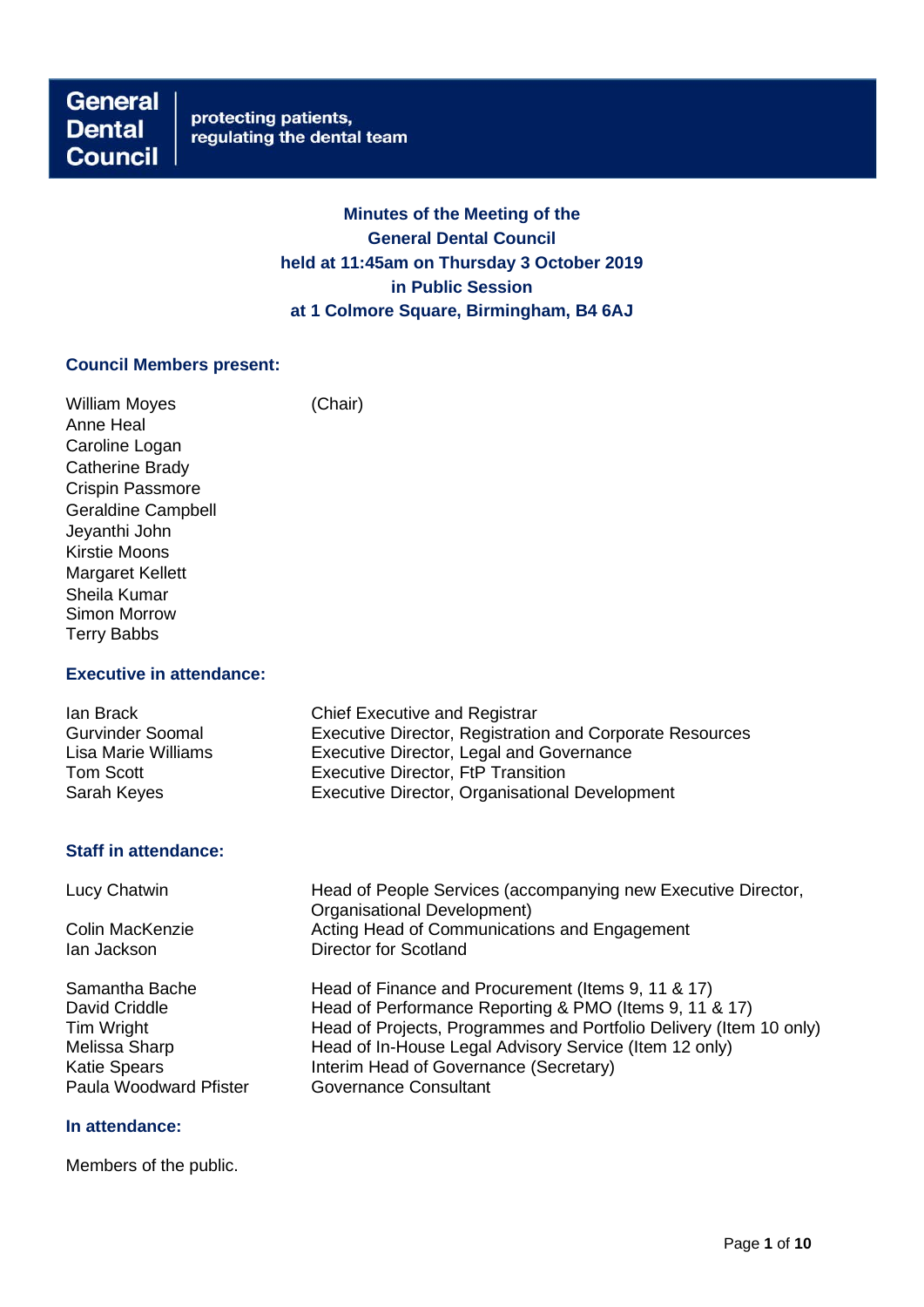# **PART ONE – PRELIMINARY ITEMS**

# **1. Opening remarks and apologies for absence**

- 1.1. The Chair welcomed everyone to the meeting and introduced Sarah Keyes, Executive Director, Organisational Development.
- 1.2. Apologies were received from Rebecca Cooper, Interim Executive Director, Strategy.

# **2. Declarations of interest**

2.1. All registrant Council Members declared an interest in relation to the setting of the Annual Retention Fee levels. All staff declared an interest in relation to the Estates item.

# **3. Questions submitted by members of the public**

3.1. No questions had been submitted by members of the public.

# **4. Approval of minutes of the previous meetings**

4.1. The Council **noted** that the full minutes of the public meeting held on 25 July 2019 had been approved via correspondence and a final version had been circulated to Council members by email on 28 August 2019.

### **5. Matters arising from the public Council meeting held on 25 July 2019 and rolling actions list**

5.1. The Council **noted** the actions list and that the single action thereon remained live.

# **6. Decisions log**

6.1. The Council **noted** that there had been no decisions taken in between meetings.

# **PART TWO – ITEMS FOR DECISION AND DISCUSSION**

### **7. Chief Executive's Report**

- 7.1. The Chief Executive provided the Council with an update in relation to the laying of the Annual Report and Accounts (ARA). This update had also been provided to the Audit and Risk Committee at its recent meeting.
- 7.2. The ARA had not yet been laid. As outlined previously, there had been an issue raised by the Comptroller & Auditor General (C&AG), which had now been addressed, however, Parliament had stopped sitting in the meantime, preventing the document being laid.
- 7.3. On a review of the process undertaken, a further issue was noted in relation to an oversight surrounding the letters of assurance from the Executive team, which were usually provided to the Accounting Officer. This was in the process of being corrected. To prevent this issue arising again, the internal process had been amended to include the Accounting Officer countersigning the letters. This issue had not occurred before and had arisen as an oversight as part of the handover process where staff had left the organisation. The Chief Executive, as Accounting Officer, noted that he had no concerns about the substance of the letters, and was confident that the process change would prevent the oversight happening again.
- 7.4. It was anticipated that the ARA would be ready to be laid by the end of October. The Council **noted** this update.
- 7.5. The Chief Executive also provided the Council with an update in relation to the organisation's progress in relation to the achieving Professional Standards Authority (PSA) Standards.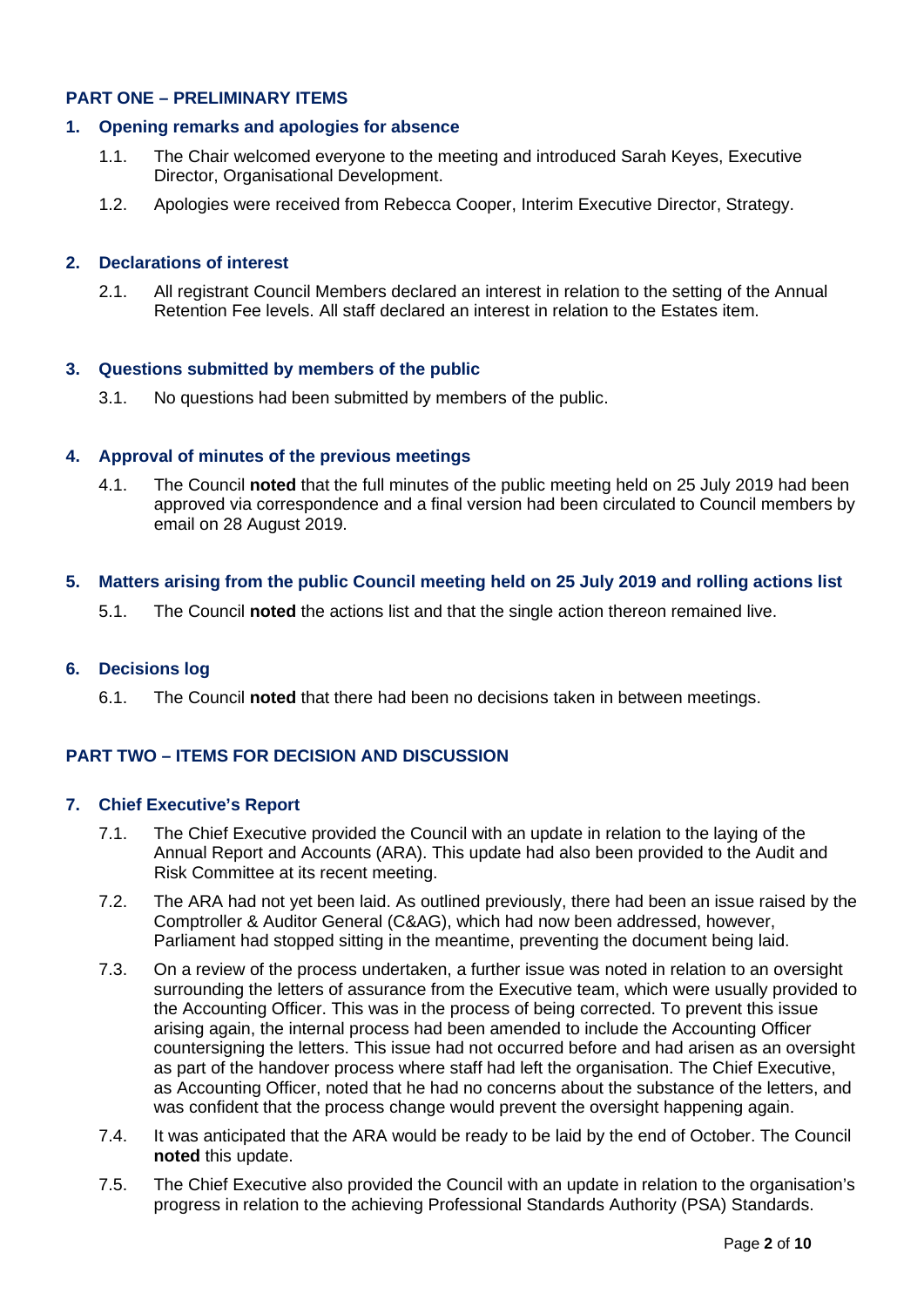- 7.6. The Chief Executive outlined that, in the PSA report of 2019, the organisation had achieved 22 of the 24 Standards. It did not achieve Standard 6, on Fitness to Practise timeliness, and did not achieve Standard 10, on information security. In relation to information security, there was a conflict between the expectations of the PSA in this area and the requirements of the Information Commissioner's Office. As the organisation was obliged to comply with the requirements of the ICO, the organisation was unlikely to be able to achieve Standard 10.
- 7.7. The Council discussed whether the organisation was on the right path to achieve the standard in relation to timeliness. It was noted that the move to Birmingham had impacted on the improvements implemented as part of the End to End Review of Fitness to Practise and that it was hoped that in 12 months' time performance reports would reflect the changes made.
- 7.8. In relation to this year's work, the review by the PSA had commenced on 7 May 2019 and on 12 August they had commenced a detailed review on a range of Standards. The PSA had asked 33 questions and been provided with a 45-page response. The next PSA panel meeting outcome was expected early in October. The PSA had announced a revision of Standards in July 2018, and trialled Standards 2, 4 and 5. It had been confirmed that the GDC had been adjudged to meet these piloted Standards. These new Standards would be implemented for the 2019-2020 assessment and the PSA would rely on the information gathered during the pilot exercise as the evidence base for that assessment. The organisation was working closely with the PSA in relation to its assessment for this year.
- 7.9. The Council **discussed** and **noted** the update.

# **8. Corporate Strategy 2020-22**

- 8.1. The Chief Executive presented the paper seeking Council's approval for the publication of the Corporate Strategy 2020-2022 and the report of the responses to the consultation. The Corporate Strategy document had been revised to incorporate the responses from the consultation and the comments from Council provided at the Special Council meeting in September. The Council had been advised that the report had been reviewed, by Policy and Legal colleagues, to ensure that it accurately reflected the feedback given in the consultation.
- 8.2. The Council **discussed** the following:
	- 8.2.1. The learning that the Executive had taken from the planning process in this first iteration of the Corporate Strategy and accompanying Costed Corporate Plan (CCP). The Committees of Council had been invaluable in helping shape the work and scrutinise the process. The process had been challenging in its first iteration but, as the organisation matured, it would get much easier.
	- 8.2.2. The low level of responses in relation to the consultation was interesting and the Council discussed whether there were different methods of consulting that could be considered to enable deeper conversations with those who were interested in the work being proposed. The Council noted that the level of interaction with professional bodies was more productive now and that engagement was likely to increase as the words of the strategy, transformed into activities being delivered within the CCP. There was work to be done to ensure that the public had regular fora for contact with the organisation and were provided with a wider context about its work.
	- 8.2.3. There was useful work to be done around the publications programme for 2020 and a discussion about how this work fits together. A Council workshop was planned for December 2019 on this topic.
- 8.3. The Council **approved** the publication of the Corporate Strategy 2020-2022 and the report on the response to the consultation.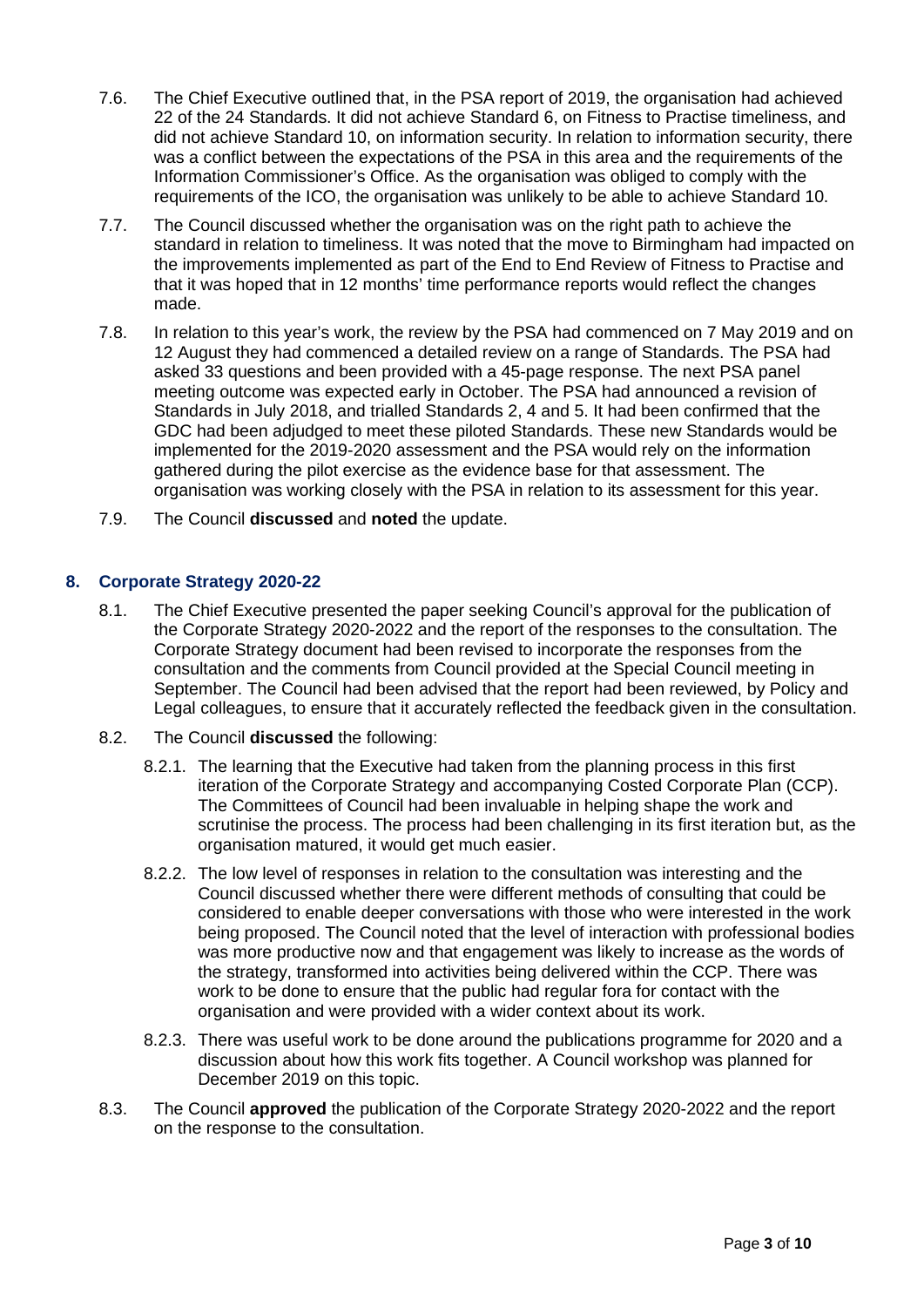# **9. Costed Corporate Plan 2020-2022 and Budget (CCP)**

*The Head of Performance Reporting and PMO and the Head of Finance & Procurement joined the meeting.*

- 9.1. The Executive Director, Registration & Corporate Resources introduced the paper, with support from the Head of Performance Reporting and PMO and the Head of Finance & Procurement, seeking approval of the CCP and the Budget 2020.
- 9.2. The CCP was designed to give a consolidated view of the project and portfolio activity for the organisation over the next three years and was aimed at delivering the strategic aims in the Corporate Strategy. The Council were taken through the proposed costed corporate plan, including the budget, headcount and portfolio proposals. The SLT had reviewed the latest iteration of the work and confirmed that the activities were aligned to the aims of the Corporate Strategy.
- 9.3. The total budget envelope for the planning period was £121.6m. This was £1.4m less than the forecast level contained in the consultation. The budget envelope for 2020 was £40.43m. The Council were asked to approve the portfolio plan, budget and headcount.
- 9.4. The Council **discussed** the following:
	- 9.4.1. There had been a detailed discussion of this work at the Special Council meeting in September and the earlier iterations of this work had been commenced in March 2019. The feedback from Council had been incorporated.
	- 9.4.2. The Council heard from the Chair of the Finance and Performance Committee (FPC) and noted that the CCP and Budget had been the subject of considerable scrutiny within this Committee. This was the ninth iteration of the work. The FPC had formally challenged and scrutinised this work on four occasions and were confident to recommend it to Council.
	- 9.4.3. The Council discussed the extent to which earlier discussions of this work could have been conducted in public and agreed that there were competing and important priorities around transparency and the responsibility of the organisation to ensure that very early iterations of strategic planning were not publicly aired before they formed a considered part of the organisation's approach.
	- 9.4.4. The Council also noted the importance of communications around this type of work and the importance of communicating the framework this plan provided, whilst also enabling flexibility to respond to external factors.
	- 9.4.5. The Council also noted that this plan provided a framework of policies and strategies which set out its ambition. The programmes of work around Shifting the Balance, Moving Upstream and fees had happened alongside the review and overhaul of the ways of working within the organisation. The GDC had invested in IT, it had overhauled organisational design, moved people and location and transformed the way in which it recruited and retained people. There had also been a transformation in the way in which the organisation now planned, forecast and controlled its finances, and that hard work had allowed the organisation to set out its strategic ambitions, with their attendant costs, and explain the implications of that to those that were regulated by it.
	- 9.4.6. The Council noted that there had been robust assurance processes in the planning and budget setting work, which had also allowed a 6% reduction in operating expenditure for the draft 2020 budget.
- 9.5. The Council accordingly **approved** the contents of the CCP and Budget.

*The Head of Performance Reporting and PMO and the Head of Finance & Procurement joined the meeting.*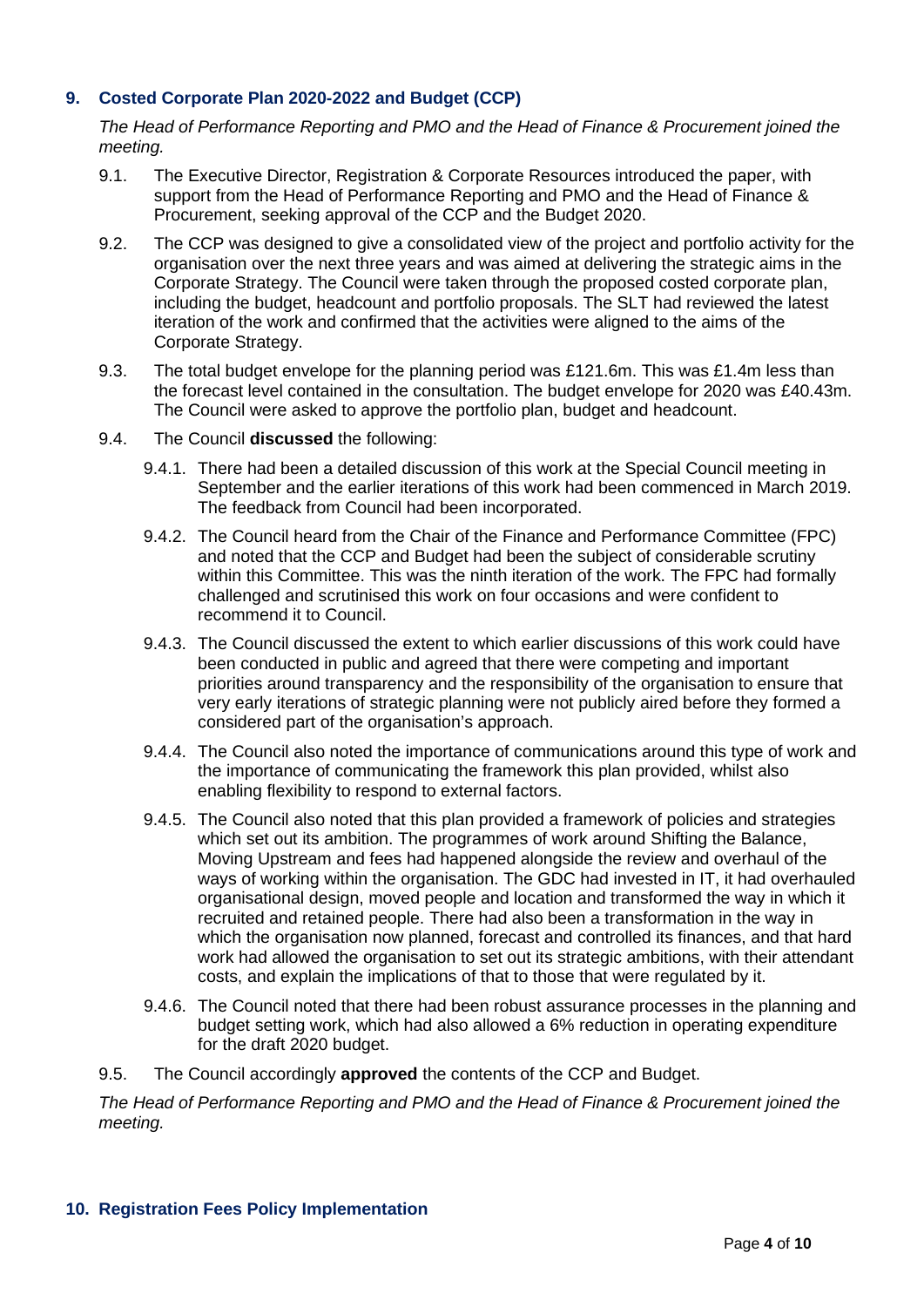# *The Head of Projects, Programmes and Portfolio Delivery joined the meeting.*

- 10.1. The Executive Director, Registration & Corporate Resources introduced the paper, with support from the Head of Projects, Programmes and Portfolio Delivery. They sought the Council's approval for the method of implementation of the fees policy around registration scrutiny fees and its approval of the preferred option in relation to the recovery of fees; Option 1, the recovery of only the direct costs of registration processing. If approved, the implementation date would be 2 January 2020.
- 10.2. The Council **discussed** the following:
	- 10.2.1.The Council had set a fees policy for the organisation some time ago and the introduction of these scrutiny fees had formed part of the consultation around that policy. This work would help address one of the key issues that the organisation faced at present, in that there was work being carried out on overseas applications to the registers which was effectively being subsided by UK applicants, via their annual retention fees (ARF). This work served to help remove that element of cross subsidy, in line with the fees policy.
	- 10.2.2.The robust financial planning and organisational approach taken as part of the work around the Corporate Strategy and CCP, meant that there was scope for the Council to approve a reduction in the ARF. The organisation was not recouping that saving 'by the back door' with these fees. The fees were expected to generate around £2m across the planning period and the reduction in the ARF would amount to a saving of around £20.7m.
	- 10.2.3.The Council noted that one of the key drivers for introducing these fees was the application failure rate of around two in ten applications failing. To reduce cross subsidy, it was fairer for those applicants who were making the application to bear its costs, than to spread that cost over all registrants.
	- 10.2.4.The Council heard from the Chair of the FPC and noted that the Committee had scrutinised this work, to ensure that it was being carried out in line with policy decisions made by the Council. They were confident that this approach produced a fairer system.
	- 10.2.5.The Council discussed the communications piece around this work and the need to engage with its various registrant groups in a dynamic way. It was agreed that it would be useful to put together the information in tabular form as to how the fees would impact different registrant groups, so that the information was easily accessible to all.
	- 10.2.6.The Council also discussed the need to be confident that the proposed fees were not a barrier to entry or a restriction on the right to freedom of movement and were assured that the Executive had been very much alive to this consideration, had taken appropriate advice and were confident that this was a fair approach, bearing in mind the legal obligations.
	- 10.2.7.The Council discussed the changing landscape around EU Exit and the need to keep a watching brief on that position. It was important to provide stability for registrants and this policy implementation approach would be reviewed at the end of the planning period to ensure that it remained the most appropriate method of delivering on the Council's fees policy.
- 10.3. The Council thanked the team for their hard work on this item and noted that the analysis contained within the paper had been helpful.
- 10.4. The Council **approved** the approach to the implementation of the fees policy and **approved** the preferred option in relation to the recovery of fees; Option 1, the recovery of only the direct costs of registration processing. Draft fees regulations would be brought to Council in December and, if approved, would take effect on 2 January 2020.

*The Head of Projects, Programmes and Portfolio Delivery left the meeting.*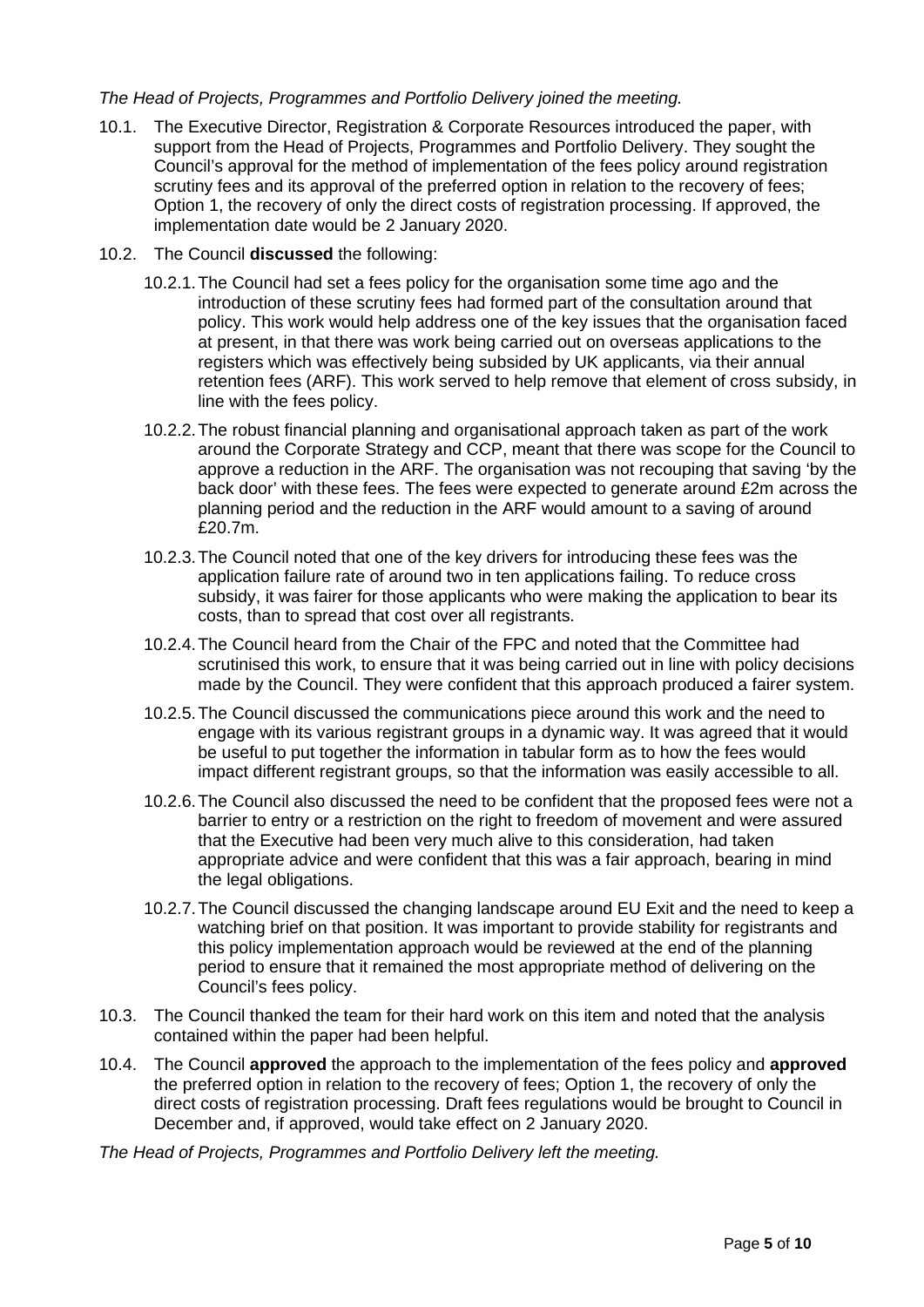# **11. Annual Retention Fee Levels – Funding the CCP**

*The Head of Performance Reporting and PMO and the Head of Finance & Procurement joined the meeting.*

- 11.1. The Executive Director, Registration & Corporate Resources introduced the paper, with support from the Head of Performance Reporting and PMO and the Head of Finance & Procurement, seeking approval of the proposed method of funding the CCP and the proposed level of annual retention fees for 2020.
- 11.2. The Council discussed that the forecast level of free reserves at the end of the planning period, December 2022, was 4.8 months operating expenditure. The range at the start of the planning period had been between 4 to 6 months operating expenditure and had been brought down to 4.5 months, as this was prudent for an organisation, with this risk profile, that was not seeking to build up excessive reserve levels.
- 11.3. The figures proposed represented a £20.7m reduction in operating expenditure, against a forecast income of around £2m from registration scrutiny fees. This represented almost £25m that the organisation was shaving off expenditure, without compromising on quality. This was a fundamental change in the organisational approach. If the organisation met its reserve target ahead of the end of the planning period, there was scope to consider a rebate in the next planning period. This would be a matter for Council, with advice from the Accounting Officer, and would need careful consideration.
- 11.4. The Council **approved** the proposed method of funding the CCP and **set the level of annual retention fees** for 2020 as follows:

11.4.1.In relation to dentists, at £680 annually.

11.4.2.In relation to dental care professionals, at £114 annually.

11.5. The Council rose for a lunch break between 13:15 and 13:45pm and invited any members of the public present at the meeting to join the refreshments.

*The Head of Performance Reporting and PMO and the Head of Finance & Procurement left the meeting.*

# **12. Annual Retention Fees Regulations**

*The Head of In-House Legal Advisory Service joined the meeting.*

- 12.1. The Head of In-House Legal Advisory Service invited the Council to make the following sets of fees regulations, in line with their earlier decision on the level of annual retention fees set for both dentists and dental care professionals:
	- 12.1.1.The General Dental Council (Dentists) (Fees) Regulations 2019; and
	- 12.1.2.The General Dental Council (Professions Complementary to Dentistry) (Fees) Regulations 2019.
- 12.2. The Council **approved** the draft regulations and accordingly **made the fees regulations** in the terms outlined above. They would come into force on 29 October 2019 when they were sealed. In December, new regulations would be brought before Council to incorporate the decision made earlier in the meeting around registration scrutiny fees.

*The Head of In-House Legal Advisory Service left the meeting.*

# **13. Estates Strategy Programme Update**

- 13.1. The Executive Director, Registration & Corporate Resources presented the paper providing the Council with an update on the work recently undertaken within the Estates Programme.
- 13.2. In relation to Strand 1 of the programme, there was an end of project review and benefits realisation piece taking place which would be brought before Council in due course.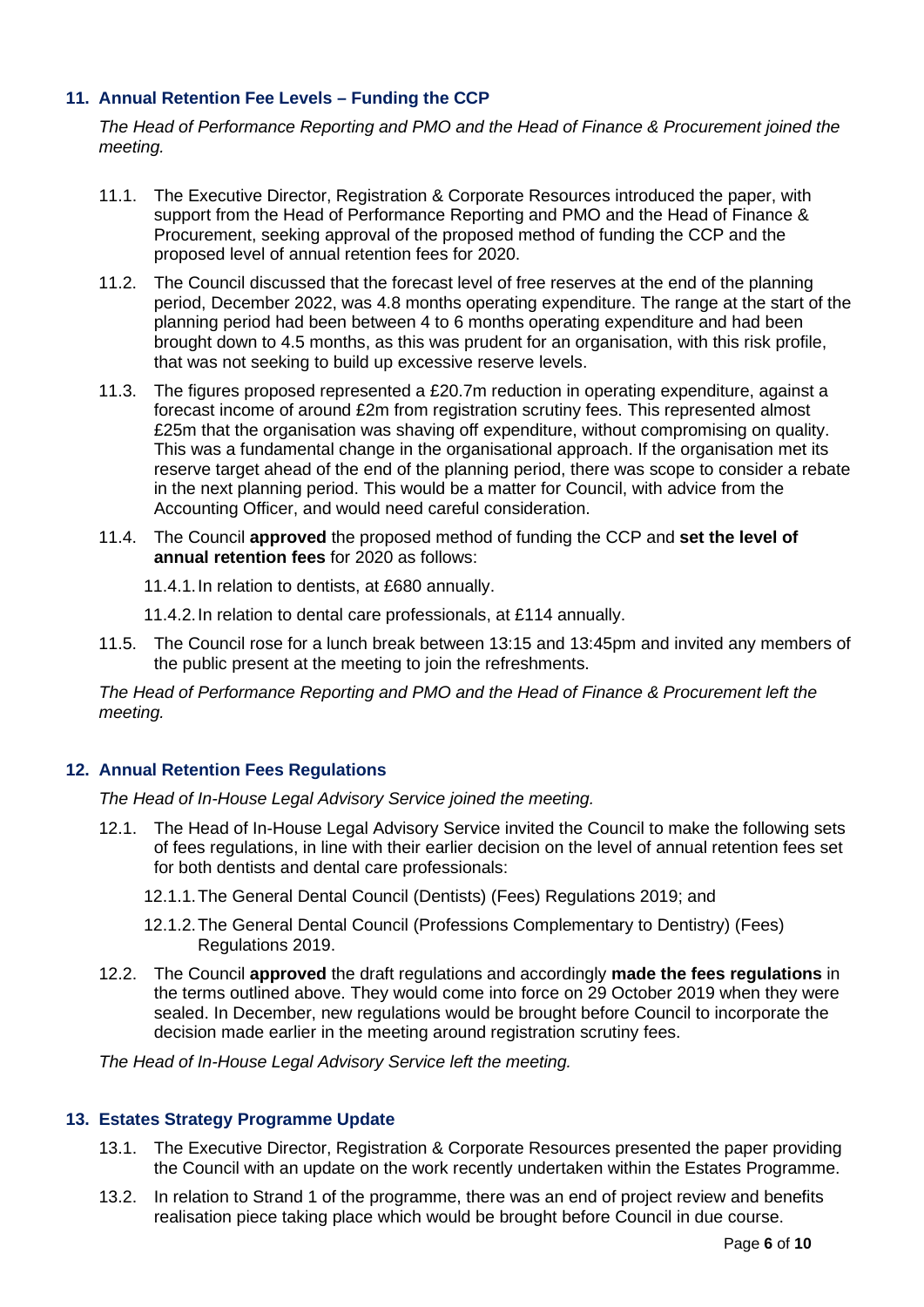- 13.3. In relation to Strand 2, the Wimpole Street refit contract had been awarded to Wates Smart Space and the nine-week programme of works was due to commence the following week. There was a weekly communications exercise with staff to keep them informed about the progress of the works and their impact.
- 13.4. There was another cohort of staff leaving as part of Strand 2 in January 2020. These staff had been given access to outplacement support and over 70 people had accessed this service. 80% of the recruitment had now been completed and this had been done through minimal reliance on agencies.
- 13.5. The Council noted that there had been a deep dive on Estates with the Audit and Risk Committee (ARC) and a financial deep dive on the programme was planned for the FPC and the ARC.
- 13.6. The Council discussed the attrition rates for new staff and noted that it was lower than average but was being monitored. Work was ongoing to ensure that the GDC was a positive place to work and regular pulse surveys were planned to ascertain how new starters were finding the environment, induction and support.
- 13.7. The Council also discussed the importance of ensuring that roles were available to a wide section of the community, including those with caring responsibilities, and noted that the GDC's flexible working policy was attractive in this respect.
- 13.8. The Council discussed the need to ensure that these ambitious programmes were having the right impact on the culture of the organisation and noted that the staff survey would provide interesting material around testing the temperature of the staff in this respect. The Council heard that the staff survey had recently been considered at the Remuneration Committee and Council would be sighted on the work in response to the feedback from it in due course.
- 13.9. The Council requested that some thought be given to how Council could be assured that the culture of the organisation was consistent with its delivery ambitions and asked to be sighted on that initial thinking in the first part of 2020.
- 13.10. The Council **noted** the update.

**Action: The Chief Executive and Executive Director, Organisational Development to consider how to provide the appropriate assurance to Council that the culture of the organisation was aligned with delivery ambitions.**

# **14. Annual Customer Service Reports: Fitness to Practise**

- 14.1. The Executive Director, FtP Transition presented the paper which re-presented the data in relation to the annual customer service reports for Fitness to Practise.
- 14.2. The Council **discussed** the following:
	- 14.2.1.The feedback from the survey outlined that there might be work to be done around the awareness of the witness support service and widening its access.
	- 14.2.2.From the actions log from the July Council meeting, the Council noted that it had been anticipating a different paper from that which was presented today as the interest had been to establish what the proposition would be for conducting this work in 2020, rather than a re-presentation of the data. It was outlined that work was being conducted to consider the best way in which to access greater levels of response, but no detailed action plans had been drawn up as this would require a resource commitment to a project that might produce quite sparse returns.
	- 14.2.3.The Council noted that there was work planned in the second phase of the End to End Review to pilot conducting proactive surveys and that this survey was not the only place from which feedback from participants was drawn. There were multiple stakeholder events as well.
- 14.3. The Council **noted** the paper.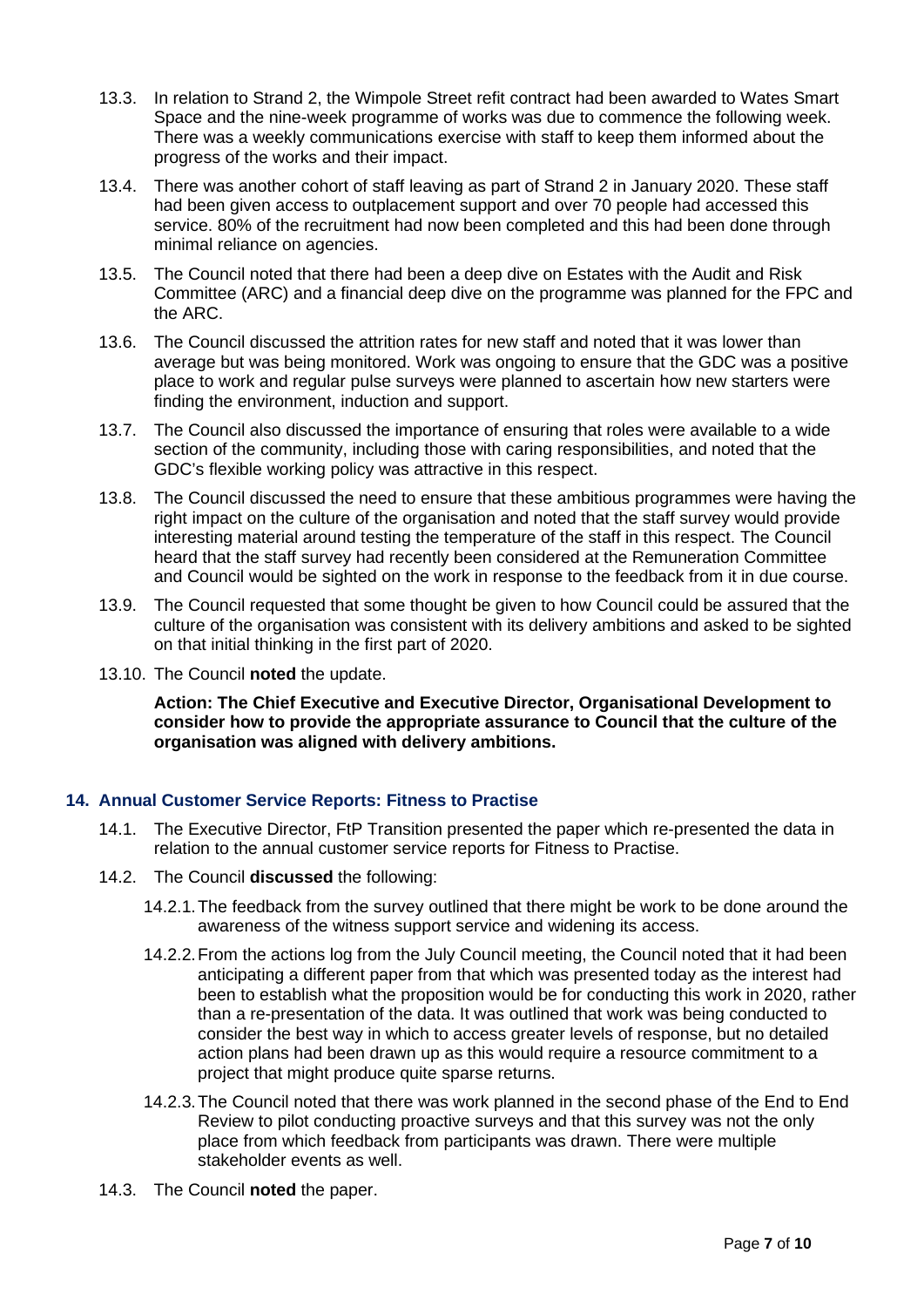**Action: Executive Director, FtP Transition to consider the most suitable approach to obtaining customer service feedback for FtP and to bring those proposals back to Council in Quarter 1 of 2020.** 

### **15. Committee Appointments and Appointment of the Senior Independent Council Member (SIM)**

- 15.1. The Chair introduced the paper which outlined the proposed appointments to the membership of the non-statutory Committees of the GDC and the appointment of the Senior Independent Council Member.
- 15.2. The Chair had discussed with Council members their preferences in relation to Committee membership and the outcome of those discussions had resulted in one suggested change, that was, for Jeyanthi John to move from the Policy and Research Board to become an additional member of the Remuneration Committee.
- 15.3. For each of the non-statutory Committees, the proposed terms of membership were as follows:
	- 15.3.1.The proposed term of office for all eligible Committee members was two years (to end on 30 September 2021).
	- 15.3.2.Three Council members were due to demit office in 2020. These were Geraldine Campbell, Kirstie Moons and Margaret Kellett. In relation to these Council members, the proposed term of office within their respective Committees was one year (to end on 30 September 2020).
	- 15.3.3.There were three Council members standing for reappointment in 2020. These were Sheila Kumar, Crispin Passmore and Caroline Logan. Their two-year proposed term of office would be subject to the Privy Council approval of their second term as Council members.
- 15.4. The proposed Committee appointments were as follows:
	- 15.4.1.**Audit and Risk Committee:** Crispin Passmore (Chair), Catherine Brady, Simon Morrow, Sheila Kumar and Rajeev Arya (independent member).
	- 15.4.2.**Finance and Performance Committee:** Terry Babbs (Chair), Margaret Kellett, Kirstie Moons and Anne Heal.
	- 15.4.3.**Remuneration Committee:** Geraldine Campbell (Chair), Anne Heal, Caroline Logan, Jeyanthi John and Ann Brown (independent member).
	- 15.4.4.**Policy and Research Board**: Kirstie Moons (Chair), Margaret Kellett, Catherine Brady, Simon Morrow, Caroline Logan and Geraldine Campbell.
- 15.5. It was also proposed that Terry Babbs to remain as the SIM for a further term of two years (to end 30 September 2021).
- 15.6. The Council **discussed** and **approved** the proposed Committee appointments and the appointment of the Senior Independent Council Member for the terms suggested.

# **Action: Interim Head of Governance to issue appointment letters to all relevant Committee members.**

# **16. Appointment of Independent Member of the Remuneration Committee**

- 16.1. The Executive Director, Legal & Governance, presented the paper which outlined the proposed appointment of Ann Brown as the Independent Member of the Remuneration Committee for the term of four years (to end 30 September 2023).
- 16.2. The Council **discussed** and **approved** the appointment of Ann Brown as the Independent Member of the Remuneration Committee for the term of four years (to end 30 September 2023).

**Action: Interim Head of Governance to issue appointment letter to Ann Brown.**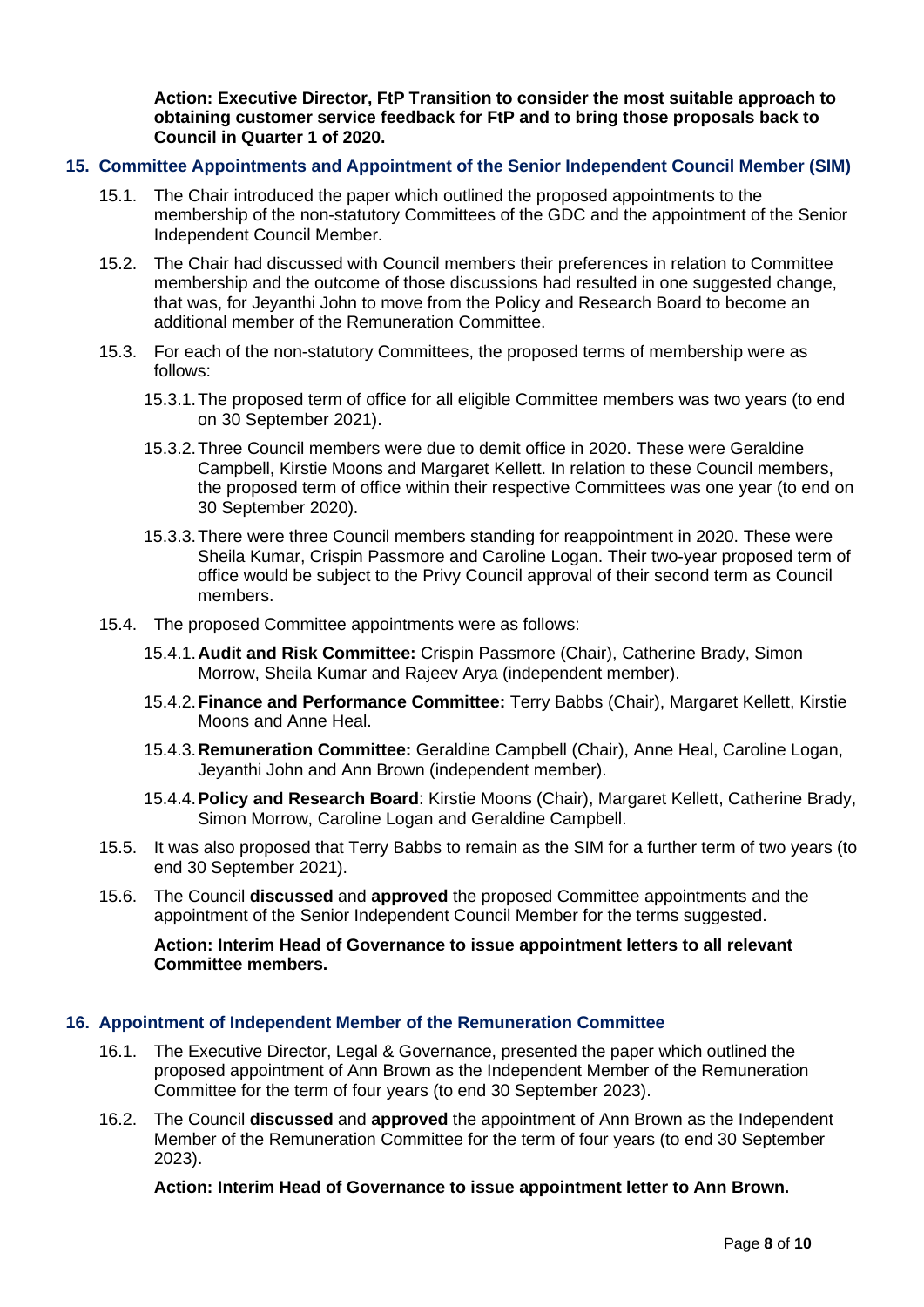# **17. Organisational Performance: Finance Review and Balanced Scorecard for Q2 2019**

*The Head of Performance Reporting and PMO and the Head of Finance & Procurement joined the meeting.*

- 17.1. The Head of Performance Reporting and PMO and the Head of Finance & Procurement introduced the paper outlining the finance review and balanced scorecard performance reports for the second quarter of 2019.
- 17.2. The Council **discussed** the following:
	- 17.2.1. The discussions that had taken place at the Council workshop on the preceding day indicated that there was a need to rethink the way in which performance was reported to Council to ensure that more high level and strategic indicators were being presented.
	- 17.2.2. The Council queried whether there were any issues with the control environment around adherence to purchase order policy as there had been an increase in invoices being received where a purchase order had not been raised. The Council noted that this data related to Quarter 2 and that the actions that had arisen from this had been picked up and addressed.
	- 17.2.3. The Council questioned whether there was any link between the level of data breaches and business continuity. The Council noted that there was nothing to suggest that the induction provided to new staff on data security was insufficient but there were often human errors where some of the most voluminous and sensitive information lay within the organisation.
	- 17.2.4. The issue of timeliness within Fitness to Practise remained a concern for Council and the Council discussed whether the performance indicators were currently the right measures of the what the Council needed to see to feel assured in this area. The Council were keen to see a roadmap for progress in this area. This matter was on the workplan for the FPC as well.
- 17.3. The Council **noted** the update.

**Action: Executive Director, FtP Transition to consider how best to provide assurance to Council around the FTP performance indicators, particularly in relation to timeliness, and bring back a roadmap to Council in Q1 2020, after SLT and FPC.**

# **18. Dental Complaints Service – Performance Report Q2 2019**

- 18.1. The Executive Director, FtP Transition presented the paper which outlined the performance of the Dental Complaints Service (DCS) for the second quarter of 2019. The Council heard that there was work proposed, as part of the DCS Review – Phase 2, to develop a system wide handling of complaints across the different dental professions and to shape the evolution of that process.
- 18.2. The Council **discussed** the following:
	- 18.2.1. The interaction between those who used the DCS and their indemnity providers and the high level of case outcomes where a full refund was provided. The Council were keen to establish whether these outcomes were accompanied by evidence of insight and/or apology and it was outlined that the outcomes where a full refund was issued were generally accompanied by an apology from the registrant.
	- 18.2.2. The need for the reporting on this work to include early unfacilitated resolution because the data, as currently presented, appeared to suggest that there were high levels of enquiries that ended in no action or assistance being given.
	- 18.2.3. The need for accuracy in relation to the categorisation of certain categories of dental treatment within the grid displayed at paragraph 2.6.
- 18.3. The Council **noted** the update.